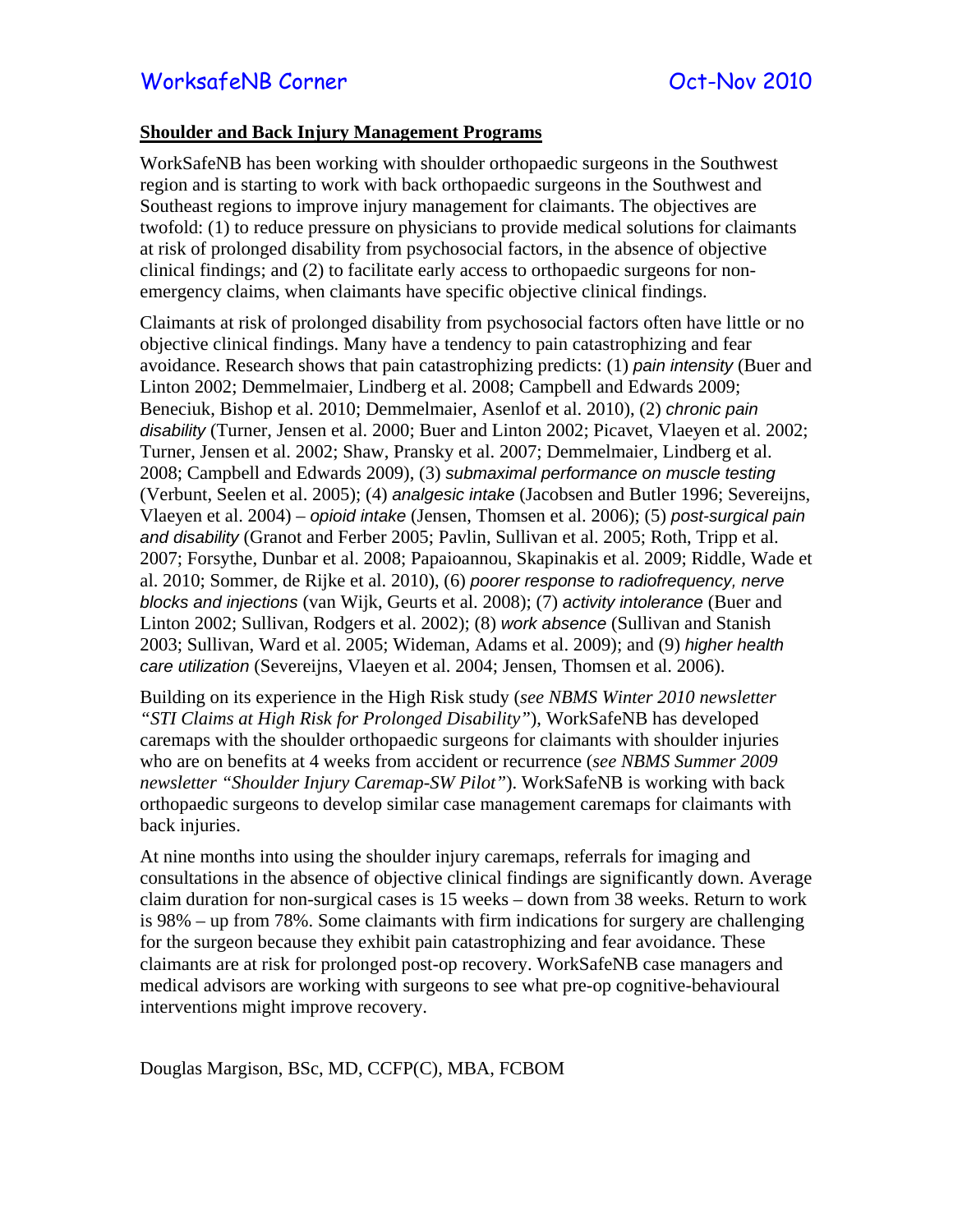## **Shoulder and Back Injury Management Programs**

## References:

- Beneciuk, J. M., M. D. Bishop, et al. (2010). "Pain catastrophizing predicts pain intensity during a neurodynamic test for the median nerve in healthy participants." Man Ther **15**(4): 370-375.
- Buer, N. and S. J. Linton (2002). "Fear-avoidance beliefs and catastrophizing: occurrence and risk factor in back pain and ADL in the general population." Pain **99**(3): 485- 491.
- Campbell, C. M. and R. R. Edwards (2009). "Mind-body interactions in pain: the neurophysiology of anxious and catastrophic pain-related thoughts." Transl Res **153**(3): 97-101.
- Demmelmaier, I., P. Asenlof, et al. (2010). "Biopsychosocial predictors of pain, disability, health care consumption, and sick leave in first-episode and long-term back pain: a longitudinal study in the general population." Int J Behav Med **17**(2): 79-89.
- Demmelmaier, I., P. Lindberg, et al. (2008). "The associations between pain intensity, psychosocial variables, and pain duration/recurrence in a large sample of persons with nonspecific spinal pain." Clin J Pain **24**(7): 611-619.
- Forsythe, M. E., M. J. Dunbar, et al. (2008). "Prospective relation between catastrophizing and residual pain following knee arthroplasty: two-year followup." Pain Res Manag **13**(4): 335-341.
- Granot, M. and S. G. Ferber (2005). "The roles of pain catastrophizing and anxiety in the prediction of postoperative pain intensity: a prospective study." Clin J Pain **21**(5): 439-445.
- Jacobsen, P. B. and R. W. Butler (1996). "Relation of cognitive coping and catastrophizing to acute pain and analgesic use following breast cancer surgery." J Behav Med **19**(1): 17-29.
- Jensen, M. K., A. B. Thomsen, et al. (2006). "10-year follow-up of chronic nonmalignant pain patients: opioid use, health related quality of life and health care utilization." Eur J Pain **10**(5): 423-433.
- Papaioannou, M., P. Skapinakis, et al. (2009). "The role of catastrophizing in the prediction of postoperative pain." Pain Med **10**(8): 1452-1459.
- Pavlin, D. J., M. J. Sullivan, et al. (2005). "Catastrophizing: a risk factor for postsurgical pain." Clin J Pain **21**(1): 83-90.
- Picavet, H. S., J. W. Vlaeyen, et al. (2002). "Pain catastrophizing and kinesiophobia: predictors of chronic low back pain." Am J Epidemiol **156**(11): 1028-1034.
- Riddle, D. L., J. B. Wade, et al. (2010). "Preoperative pain catastrophizing predicts pain outcome after knee arthroplasty." Clin Orthop Relat Res **468**(3): 798-806.